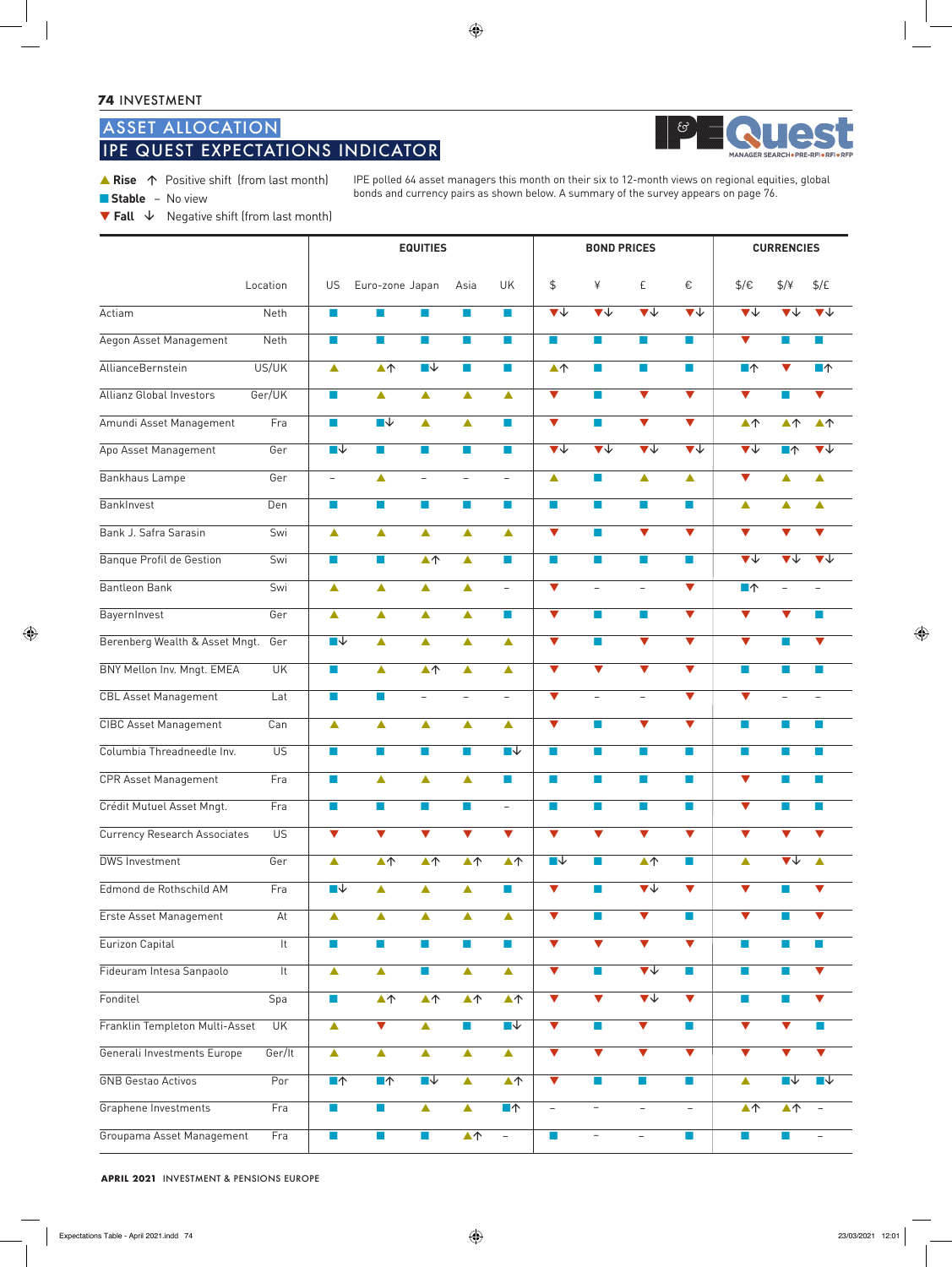|                                                                               |                 | <b>EQUITIES</b>             |                             |                             |                                            |                             |                                            | <b>BOND PRICES</b>                         | <b>CURRENCIES</b>                          |                                            |                                 |                                 |                                            |
|-------------------------------------------------------------------------------|-----------------|-----------------------------|-----------------------------|-----------------------------|--------------------------------------------|-----------------------------|--------------------------------------------|--------------------------------------------|--------------------------------------------|--------------------------------------------|---------------------------------|---------------------------------|--------------------------------------------|
|                                                                               | Location        | US                          | Euro-zone                   | Japan                       | Asia                                       | UK                          | $\frac{1}{2}$                              | ¥                                          | £                                          | €                                          | $\frac{1}{2}$                   | $\frac{4}{7}$                   | $\frac{f}{f}$                              |
| IPM Informed Portfolio Mngt.                                                  | Swe             | $\blacktriangledown$        | ▲                           | $\blacktriangledown$        | ▲                                          | $\blacktriangle \uparrow$   | $\blacktriangle$                           | $\blacktriangledown$                       | $\blacktriangle \uparrow$                  | $\blacktriangledown$                       | $\blacktriangledown$            | $\blacktriangledown$            | $\overline{\blacktriangledown}$            |
| <b>Irish Life Investment Managers</b>                                         | Ire             | ▲                           | ▲                           | ▲                           | ▲                                          | $\blacktriangle$            | $\blacktriangledown$                       | <b>I</b>                                   | $\blacktriangledown$                       | $\blacktriangledown$                       | $\blacktriangledown\downarrow$  | $\overline{\blacktriangledown}$ | $\overline{\blacktriangledown}$            |
| Janus Henderson Investors                                                     | UK              | ■↓                          | ▲                           | ▲                           | ▲                                          | ▲                           | $\blacktriangledown$                       | $\overline{\mathbf{v}}$                    | $\overline{\blacktriangledown}$            | $\overline{\mathbf{v}}$                    | $\blacksquare \uparrow$         | $\sim$                          | ×                                          |
| La Française AM                                                               | Fra             | $\blacktriangle$            | <b>Tale</b>                 | $\mathbb{R}^n$              | ▲                                          | m.                          | $\blacktriangle$                           | $\sim$                                     | $\blacktriangle$                           | <b>Ta</b>                                  | $\blacktriangledown$            | $\blacktriangledown$            | $\blacktriangledown$                       |
| LGT Capital Partners                                                          | Swi             | $\blacktriangle$            | ▲                           | $\blacktriangle$            | ▲                                          | $\blacktriangle$            | $\blacktriangledown$                       | $\blacktriangledown$                       | $\blacktriangledown$                       | $\blacktriangledown$                       | п                               | a a                             | <b>College</b>                             |
| <b>Mandarine Gestion</b>                                                      | Fra             | <b>COL</b>                  | ▲                           | $\overline{\phantom{0}}$    | <b>I</b>                                   | $\blacktriangle$            | $\blacktriangledown$                       | <b>Tale</b>                                | $\blacktriangledown$                       | $\blacktriangledown$                       | <b>College</b>                  |                                 | $\mathcal{L}$                              |
| Manulife Investment Mngt.                                                     | $\overline{US}$ | Δ                           | ▲                           | $\blacktriangle$            | ▲                                          | $\blacktriangle$            | $\blacksquare \uparrow$                    | $\overline{\phantom{0}}$                   | $\blacksquare \uparrow$                    | $\blacksquare \uparrow$                    | $\blacktriangledown$            | $\blacktriangledown$            | $\blacktriangledown$                       |
| <b>MEAG</b>                                                                   |                 | $\blacktriangle$            | $\blacktriangle$            | $\blacktriangle$            | ▲                                          | $\blacktriangle$            | $\blacksquare \uparrow$                    | $\blacksquare \uparrow$                    | $\blacksquare \uparrow$                    | $\blacksquare \uparrow$                    | $\blacktriangle \uparrow$       | $\blacksquare \uparrow$         | $\blacksquare \uparrow$                    |
| <b>Medical Strategy</b>                                                       | Ger             | $\blacktriangle \uparrow$   | <b>College</b>              | $\blacktriangle \uparrow$   | ▲                                          | $\blacktriangle \uparrow$   | m.                                         | <b>The State</b>                           | $\mathcal{C}^{\mathcal{A}}$                | $\mathcal{C}^{\mathcal{A}}$                | $\mathcal{L}_{\mathcal{A}}$     | $\sim$                          | $\blacktriangle \uparrow$                  |
| <b>MFI Asset Management</b>                                                   | Ger             | $\mathcal{C}^{\mathcal{A}}$ | a.                          | H                           | m.                                         | $\mathbf{r}$                | $\overline{\blacktriangledown}$            | $\overline{\blacktriangledown \downarrow}$ | $\overline{\blacktriangledown \downarrow}$ | $\overline{\blacktriangledown\psi}$        | $\blacktriangle \uparrow$       | $\blacktriangle \uparrow$       | $\blacktriangle \uparrow$                  |
|                                                                               |                 |                             |                             |                             |                                            |                             | $\overline{\blacktriangledown\psi}$        |                                            |                                            |                                            |                                 | $\blacktriangledown$            |                                            |
| Morgan Stanley Inv. Mngt.                                                     | UK/US           | $\blacksquare\downarrow$    | $\blacktriangle \uparrow$   | $\blacktriangle \uparrow$   | $\blacktriangle \uparrow$                  | $\blacktriangle \uparrow$   |                                            | <b>College</b>                             | $\blacksquare$                             | $\sim$                                     | $\blacktriangledown$            |                                 | $\blacktriangledown$                       |
| Muzinich & Co.                                                                | UK              | $\blacktriangle$            | $\blacktriangle$            | $\mathbb{R}^n$              | ▲                                          | m.                          | $\blacktriangledown$                       | <b>Tal</b>                                 | $\blacktriangledown$                       | <b>College</b>                             | $\blacktriangle$                | $\blacktriangle$                | $\blacktriangle$                           |
| Ninety One                                                                    | UK              | $\blacktriangle$            | ▲                           | $\blacktriangle$            | ▲                                          | $\blacktriangle$            | $\overline{\blacktriangledown\psi}$        | $\overline{\blacktriangledown \Downarrow}$ | $\overline{\blacktriangledown \Downarrow}$ | $\overline{\blacktriangledown \Downarrow}$ | $\overline{\blacktriangledown}$ | $\blacksquare \uparrow$         | $\blacktriangledown$                       |
| Northern Trust Asset Mngt.                                                    | $\overline{US}$ | $\blacktriangle$            | ▲                           | $\blacktriangle$            | ▲                                          | $\blacktriangle$            | $\blacktriangle$                           | $\blacktriangle$                           | $\blacktriangle$                           | <b>COL</b>                                 | ×                               | <b>Tal</b>                      | m.                                         |
| Nuveen                                                                        | $\overline{US}$ | Δ                           | ▲                           | ▲                           | ▲                                          | $\blacktriangle$            | $\overline{\blacktriangledown \Downarrow}$ | $\overline{\blacktriangledown\psi}$        | $\overline{\blacktriangledown \Downarrow}$ | $\overline{\blacktriangledown \Downarrow}$ | <b>The State</b>                | Т.                              | <b>The State</b>                           |
| Oddo BHF Asset Management                                                     | Ger             | Δ                           | ▲                           | $\blacktriangle$            | ▲                                          | $\blacktriangle$            | $\blacktriangledown$                       | <b>College</b>                             | $\blacktriangledown$                       | $\blacktriangledown$                       | <b>College</b>                  |                                 | $\blacktriangle$                           |
| OFI Asset Management                                                          | Fra             | $\sim$                      | <b>College</b>              | <b>College</b>              | <b>I</b>                                   | a.                          | п                                          | <b>College</b>                             | <b>I</b>                                   | <b>I</b>                                   | п                               | <b>College</b>                  | <b>College</b>                             |
| Ostrum Asset Management                                                       | Fra             | $\blacktriangle$            | ▲                           | $\blacktriangle \uparrow$   | ▲                                          | $\blacktriangle \uparrow$   | $\blacktriangle \uparrow$                  | <b>College</b>                             | $\blacktriangle \uparrow$                  | $\blacktriangle \uparrow$                  | $\blacksquare \uparrow$         | $\blacktriangle \uparrow$       | ■↓                                         |
| Patrizia                                                                      | Ger             | ▲                           | ▲                           | ▲                           | ▲                                          | $\blacktriangle$            | $\blacktriangledown$                       | <b>College</b>                             | <b>College</b>                             | <b>College</b>                             | $\blacktriangle$                | a a                             | $\blacktriangle$                           |
| PGIM Fixed Income                                                             | <b>US</b>       | ▲                           | ▲                           | ▲                           | ▲                                          | ▲                           | Δ                                          | ▲                                          | $\blacktriangle \uparrow$                  | $\blacktriangle \uparrow$                  | $\blacktriangledown$            | $\blacktriangledown$            | $\blacktriangledown$                       |
| Pictet Asset Management                                                       | Swi             | $\blacktriangledown$        | a.                          | $\blacktriangle$            | $\blacktriangle$                           | $\mathcal{C}^{\mathcal{A}}$ | $\blacktriangle$                           | <b>College</b>                             | H                                          | $\mathcal{L}_{\mathrm{eff}}$               | $\mathcal{C}^{\mathcal{A}}$     | ×                               | $\blacktriangle$                           |
| PineBridge Investments                                                        | <b>US</b>       | $\blacktriangle$            | ▲                           | H                           | ▲                                          | $\blacktriangle$            | $\blacktriangle$                           | <b>Ta</b>                                  | a.                                         | <b>COL</b>                                 | $\overline{\textbf{v}}$         | Т.                              | m.                                         |
| Putnam Investments                                                            | US/UK           | $\blacktriangle$            | ▲                           | $\overline{\phantom{0}}$    | $\blacktriangle$                           | $\blacktriangle \uparrow$   | $\overline{\phantom{a}}$                   | $\mathcal{L}_{\mathrm{eff}}$               | <b>I</b>                                   | <b>The State</b>                           | $\blacksquare \uparrow$         | $\blacksquare \uparrow$         | $\overline{\blacktriangledown \Downarrow}$ |
| Russell Investments                                                           | $\overline{US}$ | $\blacktriangle$            | ▲                           | $\blacktriangle$            | $\blacktriangle$                           | $\blacktriangle$            | $\blacktriangledown$                       | <b>College</b>                             | $\overline{\mathbf{v}}$                    | $\blacktriangledown$                       | $\overline{\blacktriangledown}$ | $\blacktriangledown$            | $\overline{\blacksquare\downarrow}$        |
| Salus Alpha Capital                                                           | Liecht          | $\blacktriangle$            | $\blacktriangle$            | $\blacktriangle$            | ▲                                          | $\blacktriangle$            | $\blacktriangle$                           | <b>College</b>                             | $\blacktriangle$                           | <b>COL</b>                                 | $\mathcal{L}_{\mathcal{A}}$     | $\blacktriangle$                | $\mathcal{C}^{\mathcal{A}}$                |
| <b>SEB Investment Management</b>                                              | Swe             | $\mathcal{L}_{\mathcal{A}}$ | <b>In</b>                   | $\overline{\textbf{v}}$     | $\blacktriangle$                           | ×                           | $\overline{\textbf{v}}$                    | $\mathcal{L}^{\mathcal{L}}$                | a.                                         | $\blacksquare \uparrow$                    | $\blacksquare \uparrow$         | m.                              | $\blacksquare \uparrow$                    |
| Swisscanto Inv. (Zürcher Kanton.) Swi                                         |                 | $\blacktriangle$            | $\blacktriangle \uparrow$   | $\blacktriangle$            | $\blacktriangle$                           | $\blacktriangle$            | $\overline{\textbf{v}}$                    | $\sim$                                     | $\overline{\mathbf{v}}$                    | $\overline{\blacktriangledown}$            | $\mathcal{L}_{\mathcal{A}}$     | $\blacktriangledown$            | $\blacktriangledown$                       |
| Swiss Life Asset Managers                                                     | Swi             | $\blacktriangle$            | $\blacktriangle$            | $\blacktriangle$            | $\blacktriangle$                           | $\blacktriangle$            | $\blacksquare \uparrow$                    | $\blacksquare \uparrow$                    | $\blacksquare \uparrow$                    | $\blacksquare \uparrow$                    | $\blacktriangle \uparrow$       | $\blacktriangle \uparrow$       | $\mathcal{L}_{\mathcal{A}}$                |
| Tokio Marine Asset Mngt.                                                      | Jap/UK          | $\blacktriangle$            | ▲                           | $\blacksquare\downarrow$    | $\overline{\blacktriangledown \Downarrow}$ | $\blacktriangle$            | $\blacktriangle \uparrow$                  | $\mathcal{C}$                              | $\blacktriangle \uparrow$                  | $\mathcal{L}_{\mathrm{eff}}$               | $\mathcal{L}_{\mathcal{A}}$     | $\blacktriangle \uparrow$       | $\mathcal{C}^{\mathcal{A}}$                |
| Unigestion                                                                    | Swi             | $\blacktriangle$            | a.                          | $\blacktriangle$            | $\blacktriangle$                           | ×                           | $\overline{\textbf{v}}$                    | $\blacktriangledown$                       | $\blacksquare$                             | <b>I</b>                                   | $\overline{\textbf{v}}$         | a a                             | $\blacktriangle$                           |
| Union Bancaire Privée                                                         | Swi             | $\blacktriangle$            | $\blacktriangle$            | $\blacktriangle$            | $\blacktriangle$                           | $\blacktriangle$            | $\blacksquare \uparrow$                    | $\mathcal{C}^{\mathcal{A}}$                | $\overline{\mathbf{v}}$                    | $\blacksquare \uparrow$                    | $\overline{\blacktriangledown}$ | $\blacktriangledown$            | $\blacktriangledown$                       |
| Union Investment Institutional                                                | Ger             | $\blacktriangle$            | ▲                           | $\blacktriangle$            | $\blacktriangle$                           | $\blacktriangle$            | $\overline{\textbf{v}}$                    | $\mathcal{C}^{\mathcal{A}}$                | $\overline{\blacktriangledown}$            | $\overline{\mathbf{v}}$                    | $\mathcal{L}_{\mathcal{A}}$     | $\mathcal{C}^{\mathcal{A}}$     | $\mathcal{C}^{\mathcal{A}}$                |
| Wells Fargo Asset Management US/UK                                            |                 | $\blacktriangle$            | $\mathcal{L}_{\mathcal{A}}$ | $\mathcal{L}_{\mathcal{A}}$ | $\blacktriangle$                           | $\mathcal{L}_{\mathcal{A}}$ | $\blacktriangledown$                       | $\mathcal{C}$                              | $\blacktriangledown$                       | <b>I</b>                                   | $\overline{\blacktriangledown}$ | $\blacktriangledown$            | $\blacktriangledown$                       |
|                                                                               |                 | 56 (64)                     | 64 (60)                     | 65 (60) 78 (75)             |                                            | 61(51)                      | 17 (18)                                    | 3(3)                                       | 15(8)                                      | 5(3)                                       | 16 (12)                         |                                 | 16 (12) 18 (25)                            |
| % predicting rise (previous month)<br>% predicting stability (previous month) |                 | 40 (30)                     | 33 (36)                     | 30 (35) 19 (23)             |                                            | 37 (40)                     | 24 (26) 73 (80)                            |                                            | 35 (53)                                    | 51 (55)                                    | 39 (34)                         |                                 | 53 (52) 43 (39)                            |
| % predicting fall (previous month)                                            |                 | 4(6)                        | 3(4)                        | 5(5)                        | 3(2)                                       | 2(9)                        | 59 (56) 24 (17)                            |                                            | 50 (39)                                    | 44 (42)                                    | 45 (54)                         |                                 | 31 (36) 39 (36)                            |